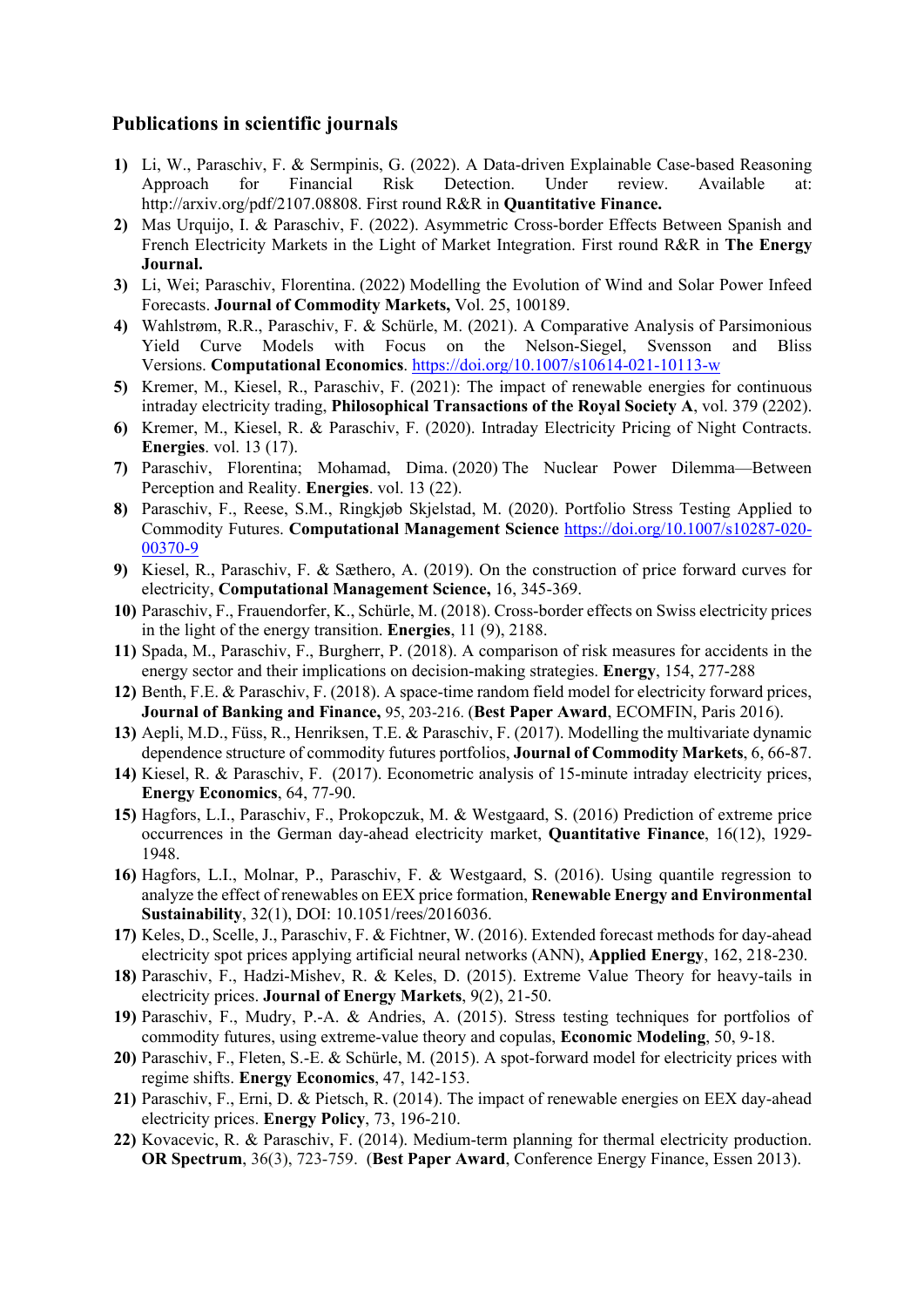- **23)** Daviou, A. & Paraschiv, F. (2014). Investors' behavior under changing market volatility. **Journal of Investing**, 23(2), 96-113.
- **24)** Paraschiv, F. (2013). Adjustment policy of deposit rates in the case of Swiss non-maturing savings accounts. **Journal of Applied Finance & Banking**, 3(2), 271-323.
- **25)** Paraschiv, F. (2012). Modeling non-maturing savings volumes. **Economics and Finance Review**, 2(5), 100-105.

#### **Papers under review in scientific journals and working papers**

- 1) Mas Urquijo, I. & Paraschiv, F. (2022). Asymmetric Cross-border Effects Between Spanish and French Electricity Markets in the Light of Market Integration. First round R&R in *The Energy Journal*.
- 2) Li, W., Paraschiv, F. & Sermpinis, G. (2022). A Data-driven Explainable Case-based Reasoning Approach for Financial Risk Detection. Under review. Available at: [http://arxiv.org/pdf/2107.08808.](https://econpapers.repec.org/scripts/redir.pf?u=http%3A%2F%2Farxiv.org%2Fpdf%2F2107.08808;h=repec:arx:papers:2107.08808) First Round R&R in *Quantitative Finance.*
- 3) Wahlstrøm, R.R., Paraschiv, F. & Schmid, M. (2022). Bankruptcy Prediction of Privately Held SMEs: A Study of Input Variables Using Feature Selection Methods. Available at SSRN: <https://ssrn.com/abstract=3911490> or [http://dx.doi.org/10.2139/ssrn.3911490](https://dx.doi.org/10.2139/ssrn.3911490)
- 4) Reite, E.J, Paraschiv, F. & Ongena, S. (2022). Determinants of Price Discrimination and Switching Mortgage Provider in Times of Regulation and Digitalization. Under review. Available at SSRN: <https://ssrn.com/abstract=3935746> or [http://dx.doi.org/10.2139/ssrn.3935746](https://dx.doi.org/10.2139/ssrn.3935746)
- 5) Böhnke, V., Paraschiv, F., & Reite, E.J. (2022). Back to the Roots of Internal Credit Risk Models : Why Do Banks' Risk-Weighted Asset Levels Converge over Time? Available at: [EFMA](https://www.efmaefm.org/0EFMAMEETINGS/EFMA%20ANNUAL%20MEETINGS/2021-Leeds/papers/EFMA%202021_stage-2049_question-Full%20Paper_id-150.pdf)  2021 stage-2049 question-Full Paper id-150.pdf (efmaefm.org)
- 6) Escobar, D., Paraschiv, F. & Schürle, M. (2022). Pricing electricity futures with distortion functions under model ambiguity. (Awarded by the Austrian Operations Research Society). Under review.
- 7) Paraschiv, F., Bunn, D. & Westgaard, S. (2022). Estimation and Application of Fully Parametric Multifactor Quantile Regression with Dynamic Coefficients . Available at SSRN: [https://ssrn.com/abstract=2741692](https://papers.ssrn.com/sol3/papers.cfm?abstract_id=2741692)
- 8) Patriarca, C., Russo, M. & Paraschiv, F. (2022). Design Thinking Behind Vehicle-to-Grid: Smart Charging Parking for Urban Areas. Under review.
- 9) Benth , F.E., Paraschiv, F., Russo, M. (2022) A Multifactor Random Field Model for the Term Structure of Interest Rates. Work in progress.
- 10) Halser, C., Paraschiv, F., Russo, M. (2022). Natural Gas Markets on Three Continents. Work in progress.
- 11) Paraschiv, F., Russo, M. (2022). Do Corporate Green Bonds Fetch a Greenium? Work in progress.
- 12) Ayari, R., Paraschiv, F. (2022). Optimal Asset Allocation with Q-Actor-Critic. Work in progress.

### **Book contributions**

- **1)** Westgaard, S., Paraschiv, F., Lassesen, E.L. & Naustdal, I. (2019). Forecasting Price Distributions in the German Electricity Market, in Advances in Applied Financial Econometrics. **International Financial Markets**, Volume 1. Routledge 2019 ISBN 9781138060920, 11-35.
- **2)** Paraschiv, F., & Schürle, M. (2018). Replication of non-maturing products in a low interest rate environment. In A. Bohn, M. Elkenbracht (eds.): **The Handbook of Asset and Liability Management in Banking**, Risk Books, 2<sup>nd</sup> Edition, 191-236.
- **3)** Paraschiv, F., Frauendorfer, K., Schürle, M., (2017). Econometric analysis of the determinants of electricity wholesale prices in Switzerland and Germany, Report Financed by the Swiss Federal Office of Energy.